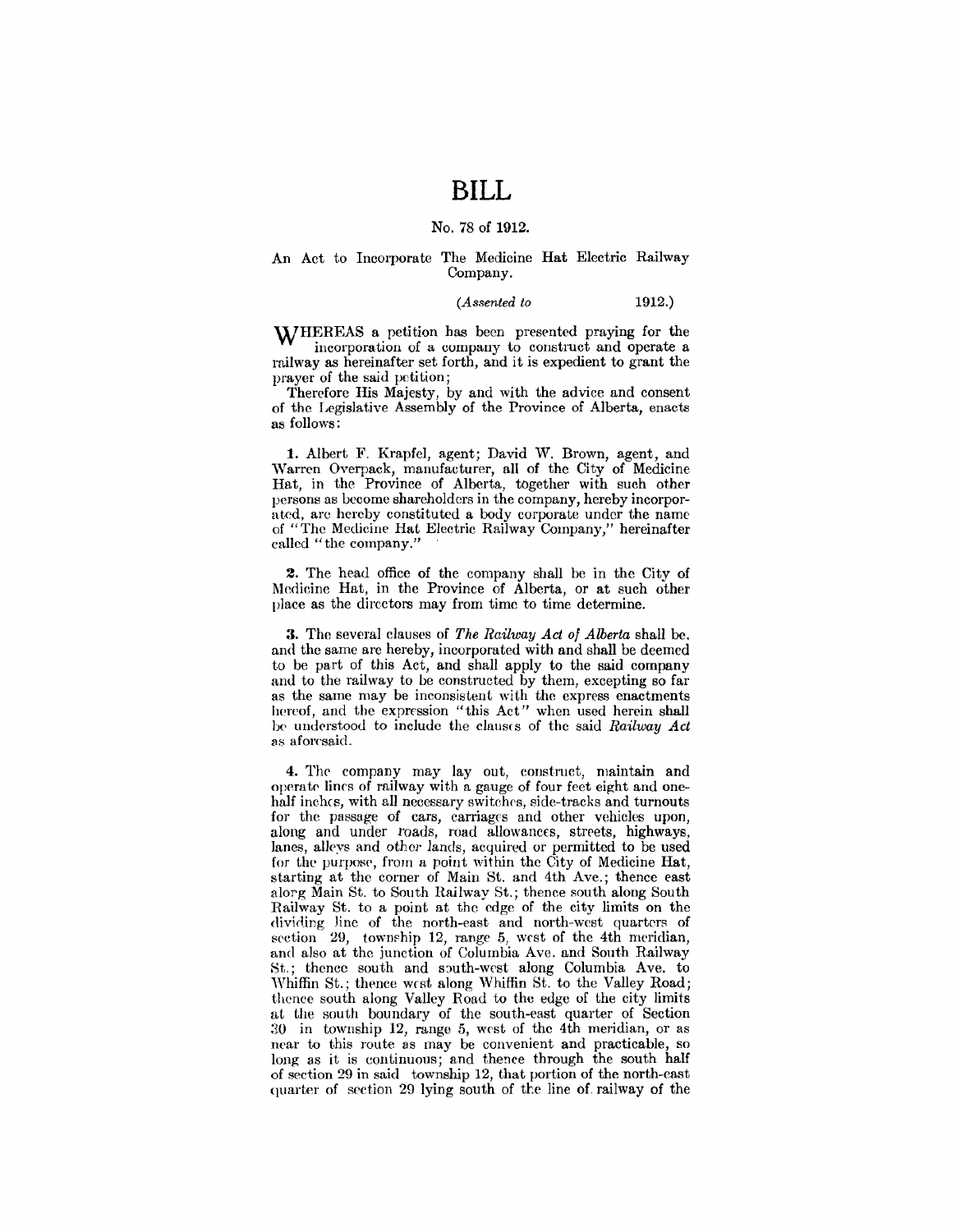Canadian Pacific Co., that portion of section 28 in said township 12 lying south of the said line of railway, that portion of section  $21$ , in township 12, lying west of said line of railway, that portion of section 16 in said township 12 lying west of the said railway, all of sections 1 to 4 inclusive, and 7 to 12 inclusive, all of section 17 to 20 inclusive, all in said township 12, and all of sections 1 and 2 and 11 to 14, all inclusive, and section 24, all in township 12, in range 6, west of the 4th meridian, and sections 34 to 36, all inclusive, in township 11, range 5, west of the 4th meridian, with the right of projecting a branch line to the works of the Alberta Clay Products Co., Limited, in Medicine Hat aforcsaid,--

- $(a)$  From a point within or near the City of Medicine Hat to a point within or near the so-called Village of Dunmore, east of Medicine Hat, with the right to conduct the said railway back to the starting point within the City of Medicine 'Hat, in order to have a proper return service over a different route;
- (b) From a point within or near the City of Medicine Hat, and being any one of the above mentioneg points within the said city, to a point at or near Elk Water Lake, so called, south-cast from the said city.

*5.* Subjcet to *The Railway Act of Alberta* the company may-

- $(a)$  Carry passengers and freight on the said railway by the power of electricity or by such other motive power, except steam, as the company may from time to time deem expedient;
- (b) And may levy and collect toll8 from all persons or freight passing or travelling over the same;
- (c) And may carry on the business of manufacturing, distributing or supplying electricity and gas for lighting, heating, power and other purposes, without the limits of the City of Medicine Hat;
- (d) And may construct, erect and maintain all necrssary buildings, machinery, appliances and conveniences for the purposes of such railway and works, ineluding the erection of poles and laying of tracks upon, along or under any and all roads, road allowances, streets, highways, lanes, alleys and other lands upon which the company may deem it expedient to construct its railway for the carrying on of its business;
- (e) And may also construct and operate bridges or ferries across any rivers or streams which may now or hereafter be within the territory over which the company may have the right to operate;
- $(f)$  And may for the purposes of the company, or any of them, have, hold, possess, purchase, take, receive, lease, possess and enjoy any houses, lands, water lots, wharves and tenements whatsoever, in fee simple, leasehold or otherwise howsoever, and all other property, real, 1 ersonal and mixed, and also give, grant, let, sell, assign, or convey the same, or a part thereof, as shall be thought neeeesary and proper, for the benefit and advantage of the said company.

6. The cars shall have a right to the tracks as against any persons, earriage, vehicle or encumbrance put, driven, or being thereon, and no person shall obstruct the said tracks, switches, turnouts, and other appliances for the passage of cars and carriages, remain or keep any vehicle on said traeks in the way of any cars if there shall be an opportunity to turn off the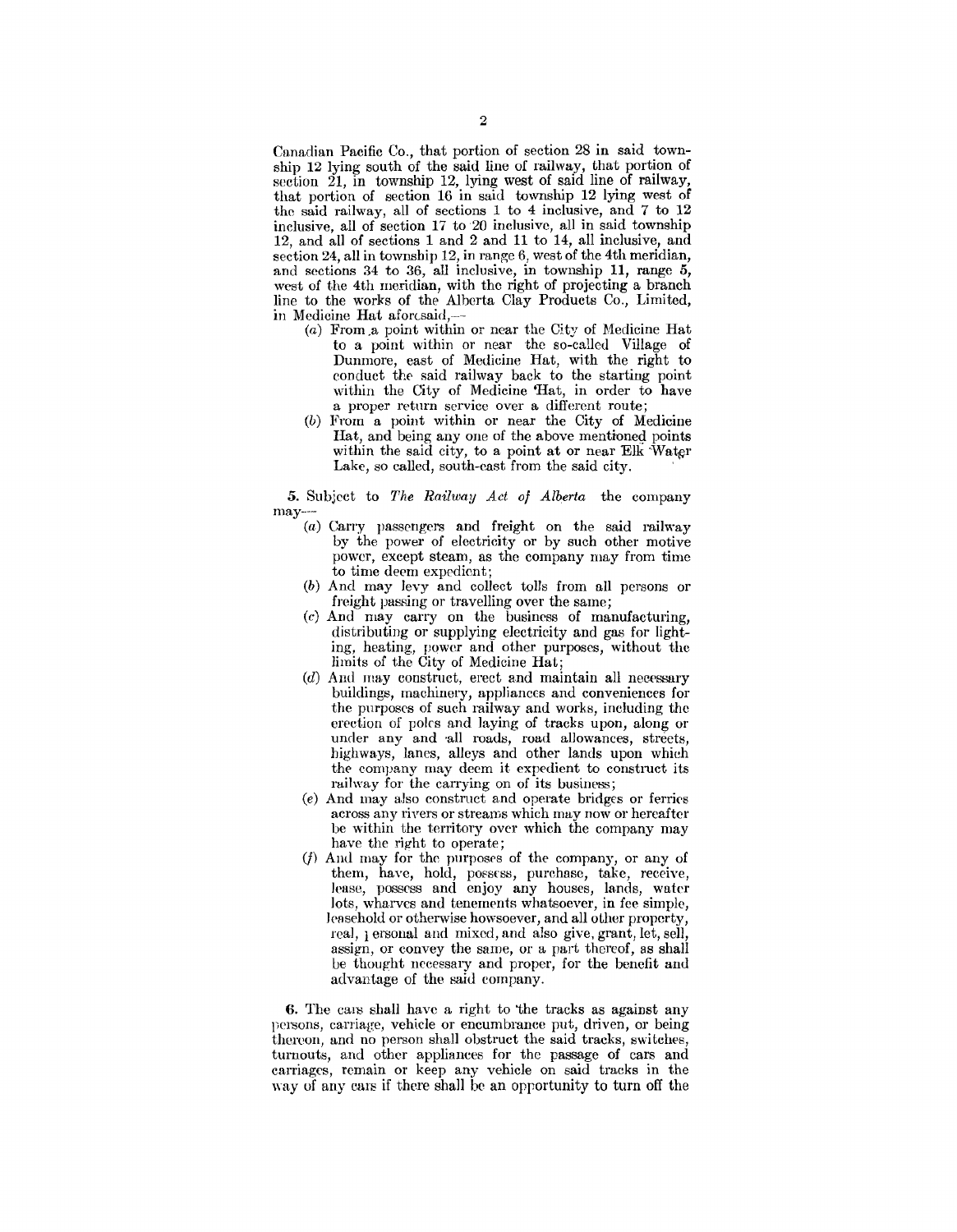same, under a penalty of a sum not exceeding ten dollars for each offence, to be collected under the provisions of *The Summary*  Conviction~ *Act* of Canada.

7. The company may further for the purposes aforesaid, from time to time, break up and open the roads, road allowances, streets, highways and other lands so acquired or permitted to be used as aforesaid, and keep them or any of them open for any reasonable length of time, as may be necessary; provided, however, that the company shall properly and completely close up, repair and make good the same ami every part thereof so opened at its own cost and charges.

8. The persons named in the first section of this Act, and such persons as they may in writing associate with them, are constituted provisional directors of the company, a majority in number of whom shall constitute a quorum. The provisional directors shall hold office as such until the first annual meeting, which may be called at such time and place and upon such reasonable notice as they may determine, and until such meeting said provisional directors shall have power to open a stock subseription list, and to assign and allot stock of said company, and have and exercise all the powers of ordinary directors of the company under the provision of this Act. Vacancies caused by death or resignation shall be filled by the other directors until the next annual meeting. The number of directors of the company shall not be less than five nor more than eleven.

9. The capital stock of the company shall be \$500,000.00 divided into 5,000 shares of one hundred dollars each, and may be called up by the directors, from time to time, as they deem necessary, but no call shall exceed ten per cent. on the shares subscribed. The directors shall have the power to increase from time to time the capital stock of the company to a sum not exceeding one million dollars.

(a) The company may issue as fully paid-up stock both common and preferred shares of the company, and it may also (but not so as to limit any rights or powers herein otherwise conferred) upon such terms as the directors may deem for the interests of the company pay and allot such shares in payment of real and personal property, right-of-way, plant, rolling stock, or materials of any kind; and also may on such terms as the directors may deem for the interests of the company, pay and allot such fully paid-up shares in payment for services or work done by contractors or engineers, or other persors: and may, upon such terms as the directors may deem for the interests of the company, allot and pay over such fully paid shares in whole or partial payment of the purchase, lease or other acquisition of lands and other property which the company is authorized to acquire, or construct or own. The issue, allotment and payment of sueh fully paid shares by the directors of said company shall be binding upon the company, and shall make the same fully paid shares; and the same shall not be assessable for or subject to any calls for any purpose whatever, and the holders of said shares, allotted and paid as aforesaid shall not be subject to any personal liability whatsoever in respect thereof.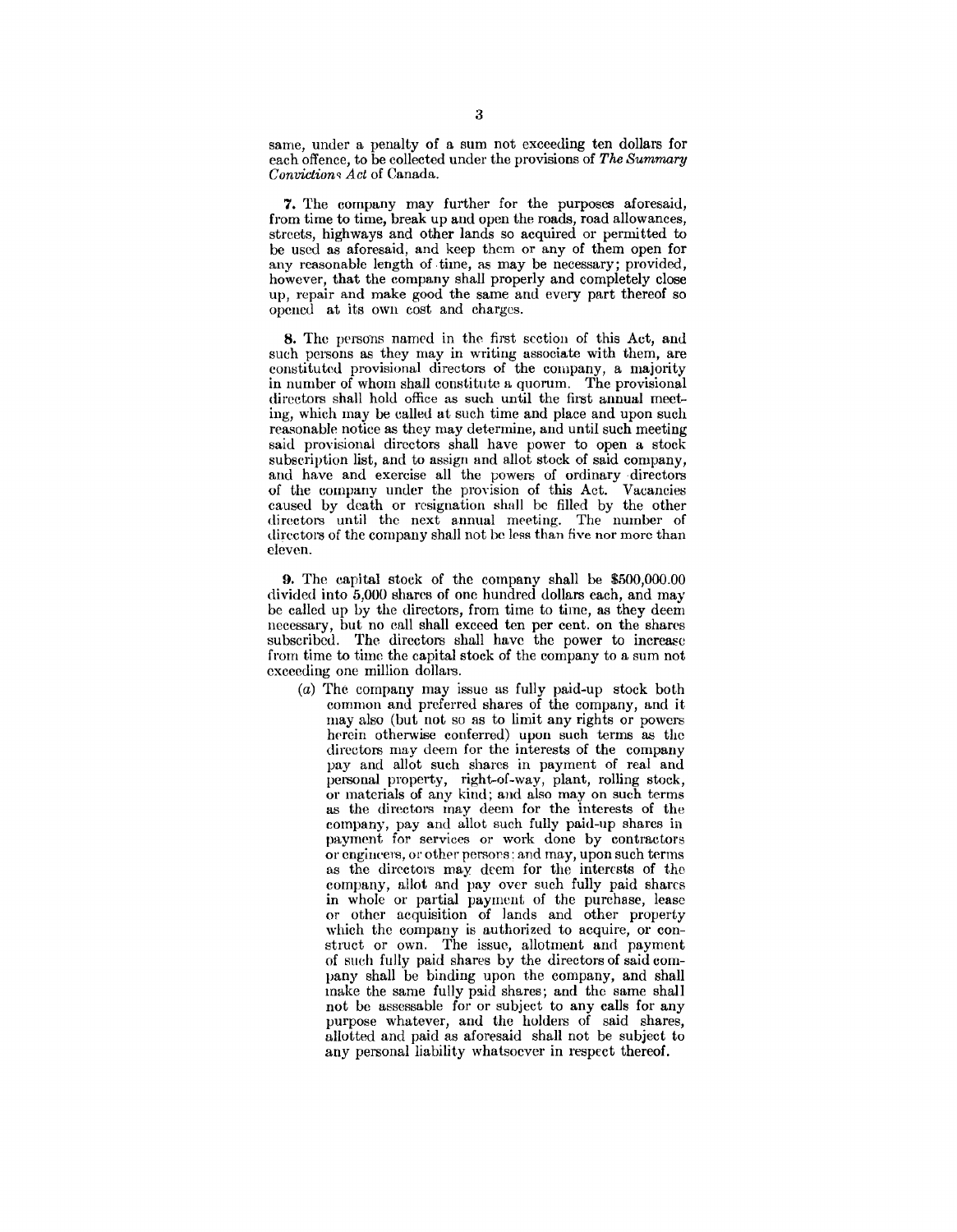**10.** The annual general meeting of the shareholders shall be held on the first Tuesday of December of each year, or at such other date as may be fixed by the directors from time to time, due notice of any such change to be given to the shareholders.

**11.** At such meeting the subscribers for the capital stock assembled, who have paid all calls due on their shares, shall choose not less than three nor more than ten persons to be the directors of the company, one or more of whom may be paid directors of the company.

**12.** The directors may from time to time make, alter, amend or repeal such by-laws, rules or regulations, not inconsistent with this Act, or the laws for the time being in force in this province, as they may deem necessary and proper for the management of the affairs of the company generally, and the same when approved by the Governor in Council shall have the force of law.

13. The company' may issue bonds, debentures or other securities to the extent of \$20,000.00 per mile of the railway, or its branches or sidings, and a sum not exceeding \$100,000.00 for the purpose of acquiring and equipping terminals within the City of Medicine Hat or the Village of Dunmore or at Elk Water Lake, or any of them, and a sum not exceeding onehalf the rstimated value of property owned or acquired by the company in addition to the said railway terminals; and such bonds, debentures or other securities may be issued only in proportion to the length of railway constructed or under contract to be constructed.

**14.** The company is authorized to transact any business out of the province necessary or incidental to any of the purposes for which the company is incorporated.

15. The transfer of shares in the company shall be valid and effectual only from the time such transfer is made and entered in the books of the company.

**16.** The company shall have the power to draw, accept or f'ndorsc bills of exchange and promissory notes on behalf of and for the purposes of the company.

17. When a street, road or highway upon which a track or tracks of the company has been laid is to be paved by any municipality or any town in a permanent manner the company shall remove its track or tracks and substructure, and replace the same according to the best modern practice of paving, according to the manner adopted on the rest of the road, street or highway, with approved rails, points, and substructures of such description as may be determined on by the said municipality or town as most suitable for the purpose, and under the provision hereof.

**18.** The company shall lay and maintain its tracks in conformity to the grade or grades of the streets as established by any municipal council, and therein at its own expense locate and lay its tracks so as to conform to any change of grade adopted by any such council, on any or all streets in which said tracks may be.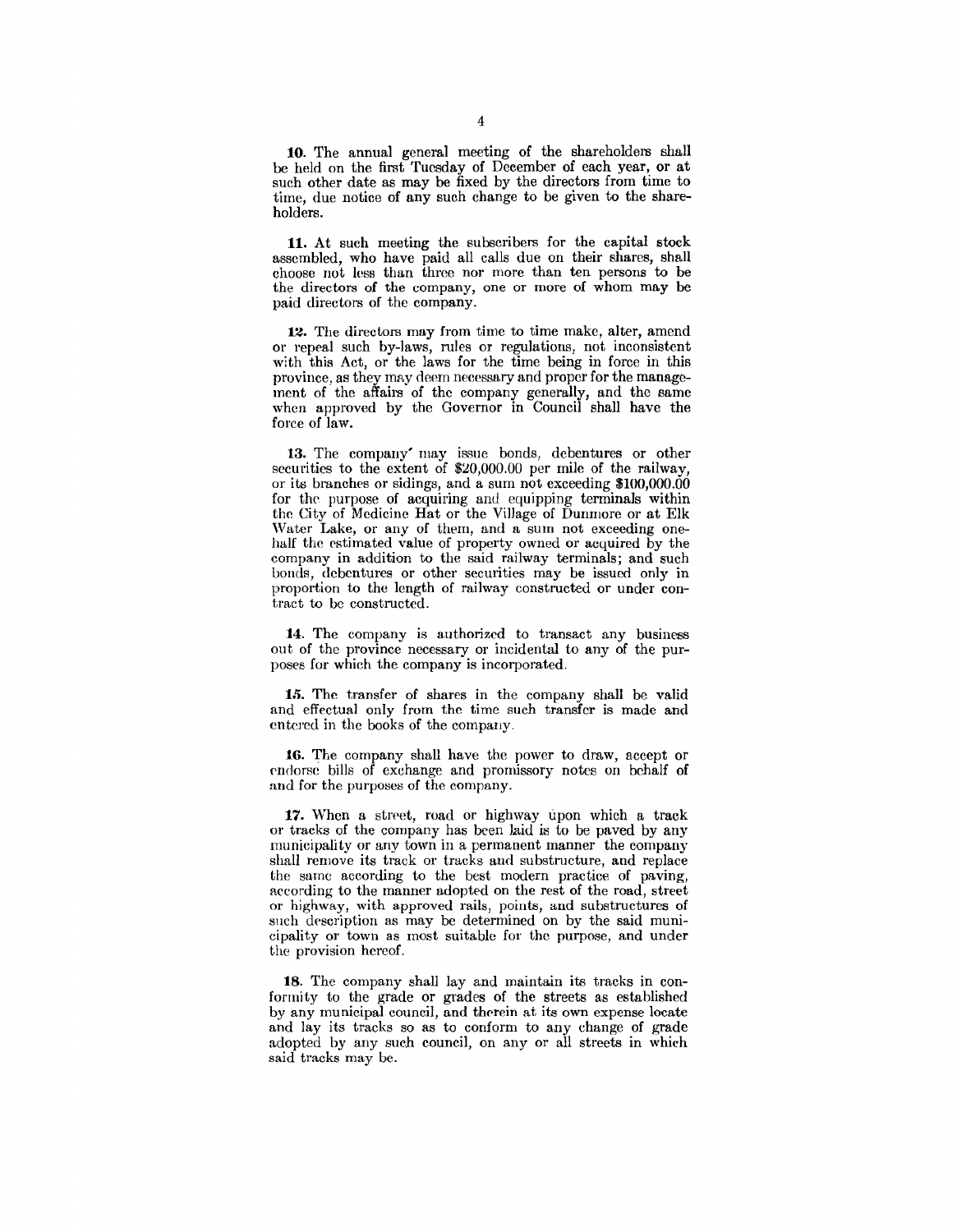**19.** In the construction of its work or repairs thereof, and in the operation of the road, the company shall make disposition of the earth, snow and other material removed from the streets, roads and highways of all municipalities, towns and cities respectively as shall be directed by the councils thereof.

**20.** The company may enter into an agreement with another company or companies for conveying or leasing to such company or companies the railway of the company hereby incorporated in whole or in part, or any rights or powers acquired under this Act, as also the surveys, plans, works, plant, material, machinery, and other property to it belonging, or for an amalgamation with such company or companies, on such terms and conditions as are agreed upon, and subjeet to such restrictions as to the directors may seem fit; provided that such agreement has been first sanctioned by two-thirds of the votes at a special general meeting of the shareholders duly called for the purpose of considering the same, at which meeting shareholders representing at least two-thirds of the value of the stock are present in person or represented by proxy, and that such agree-.·ment has also received the approval of the Lieutenant Governor in Council.

**21.** The company shall at all stations upon their railway always permit the loading of grain into cars from farmers' vehicles or flat warehouses, subject to reasonable regulations to be made by the said company, and shall at all reasonable times afford proper facilities therefor.

22. The company agrees to afford all reasonable facilities to any other railway company for the receiving and forwarding and delivery of traffic upon and from the line of railway belonging to or worked by such companies respectively, and the company shall not make or give undue or unreasonable preference or advantage to or in favour of any particular person or company, or any particular description of traffic in any respect whatsoever, nor shall the company subject any particular person or company, or any particular description of traffic, to any undue or unreasonable prejudice or disadvantage whatsoever, and the said company shall afford all due and reasonable facilities for receiving and forwarding by its railways all the traffic arriving by such other railway or railways without any unreasonable delay, and without any such preference or advantage or prejudice or disadvantage as aforesaid, so that no obstruction is presented to the public desirous of using such railway as a continuous line of communication, and so that all reasonable accommodation by means of the railways of the several companies is at all times afforded to the public in that behalf, and any agreement made between the company and any other company or companies contrary to this agreement shall be null and void.

23. The company shall have power for the purposes of its undertaking to construct and operate an electric telegraph line or lines and a telephone line or lines along the said railway, and to construct and maintain such bridges as shall be necessary or convenient for the use of said railway, not being bridges over any navigable river or rivers, unless such bridge or bridges over such navigable river or waters has or have been authorized by the Governor General in Council.

24. The fare for passengers shall be due and payable by every passenger on entering any car of the company, and any person who refuses to pay the fare, when demanded by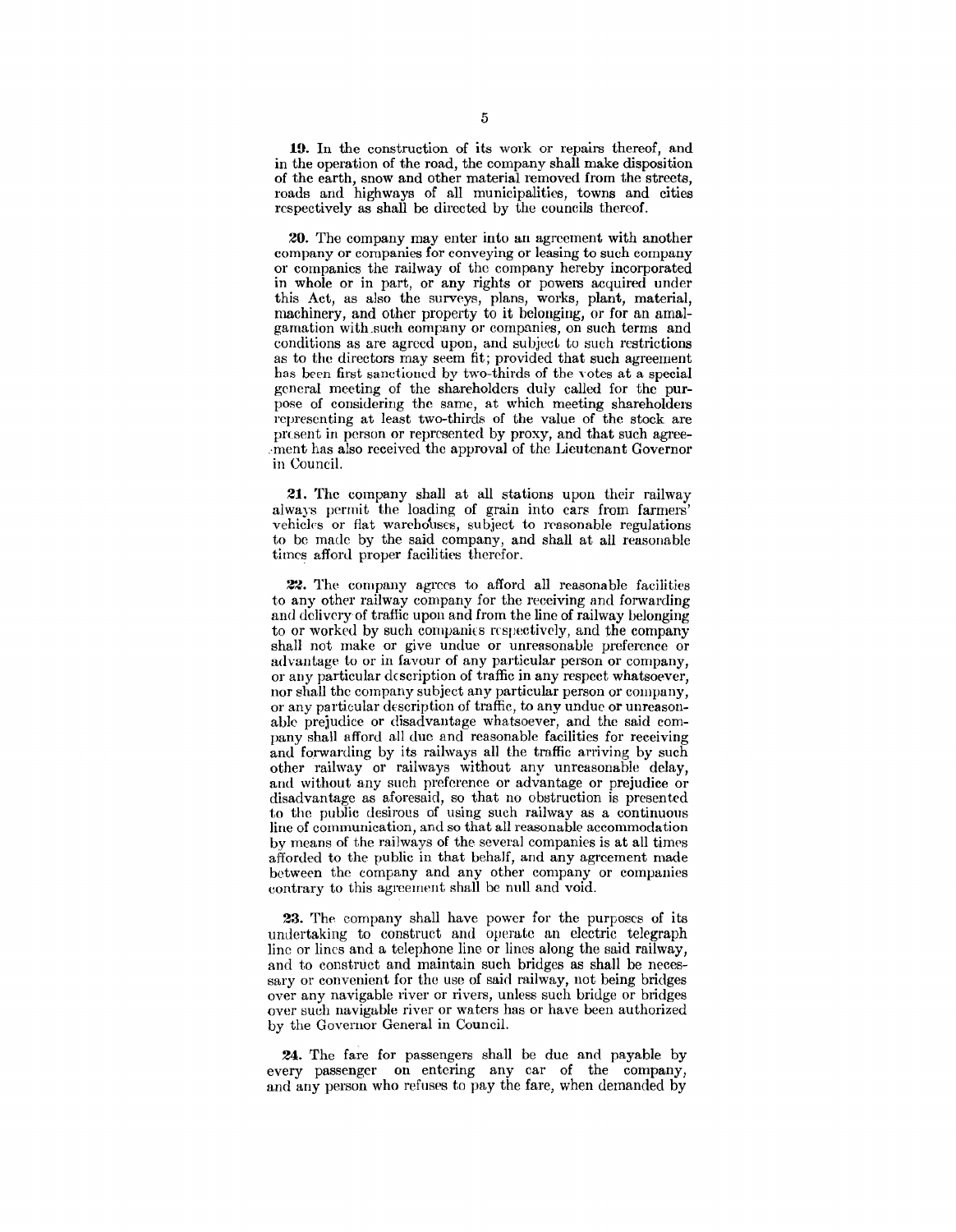the conductor or collector, and refuses to leave the car when requested to do so by said collector or conductor, shall on summary conviction thereof before a justice of the peace be liable to a fine of not less than two dollars and not more than ten dollars and the procedure for the recovery of such penalties shall be that which is provided for by *The Summary Convictions Act* of Canada. The charges for freight to be carried by the company shall be due and payable by every shipper of freight so soon as the freight is loaded on the cars of the company, and if such freight is not paid the company through its conductors or collectors shall have the right to refuse to carry such freight, or may carry it to its destination and hold it until such time as the said charges, with proper demurrage charges, shall have been paid, and if such charges are not paid within thirty days from the time of the receipt by the company of such freight the company may sell the freight for such charges.

25. The construction of the railway hereby authorized shall be commenced within two years, and shall be completed within five years from the date of the coming into force of this Act.

26. The City of Medicine Hat shall have the power at any time, anything in this Act notwithstanding, to acquire and take over the works of the company which may be within the boundaries of the said city, either as sueh boundaries exist at the time of the passing of this Act or as they may be extended at any time hereafter, upon giving to the company six months' notice of intention so to acquire and take over such works, and the city shall pay to the company the value of such works so acquired and taken over, without regard to franchise rights or earning powers; such value to be computed on the actual cost of construction and maintenance and of acquiring property for the purposes of the company; and if the company and the city shall be unable to agree as to the value of same, then the amount shall be fixed and settled by arbitration of three arbitrators, one to be appointed by the city, and one by the company and a third to be appointed by the first named arbitrators in writing before they enter on the business of the reference; if such two first-named arbitrators are unable to agree on a third, sueh thir<l shall be the district judge of the judieial district in which Medicine Hat may at the time be situate; and if either party shall refuse or neglect to appoint an arbitrator within ten days after the other party shall have appointed an arbitrator, and shall have served a written notice upon the first mentioned party requiring such party to make such appointment, then the arbitrator first appointed shall, at the request of the party appointing him, proceed to hear and determine the matters in difference as if he were a single arbitrator appointed by both parties for the purpose, and the award or determination which shall be made by the said arbitrator, or a majority of them, or by the said single arbitrator, shall be final and binding upon the said city and the company with respect to the said acquisition and taking over of the said works.

(a) If the city shall acquire and take over the whole or any part of the works of the company within the limits of the said city, the company shall be entitled to have running rights over the line of railway within the city limits, and also necessary rights upon the roads or streets within such limits for the purposes of the company, so that the company may be enabled properly to operate the said line of railway as a complete system. In such case provision shall be made for the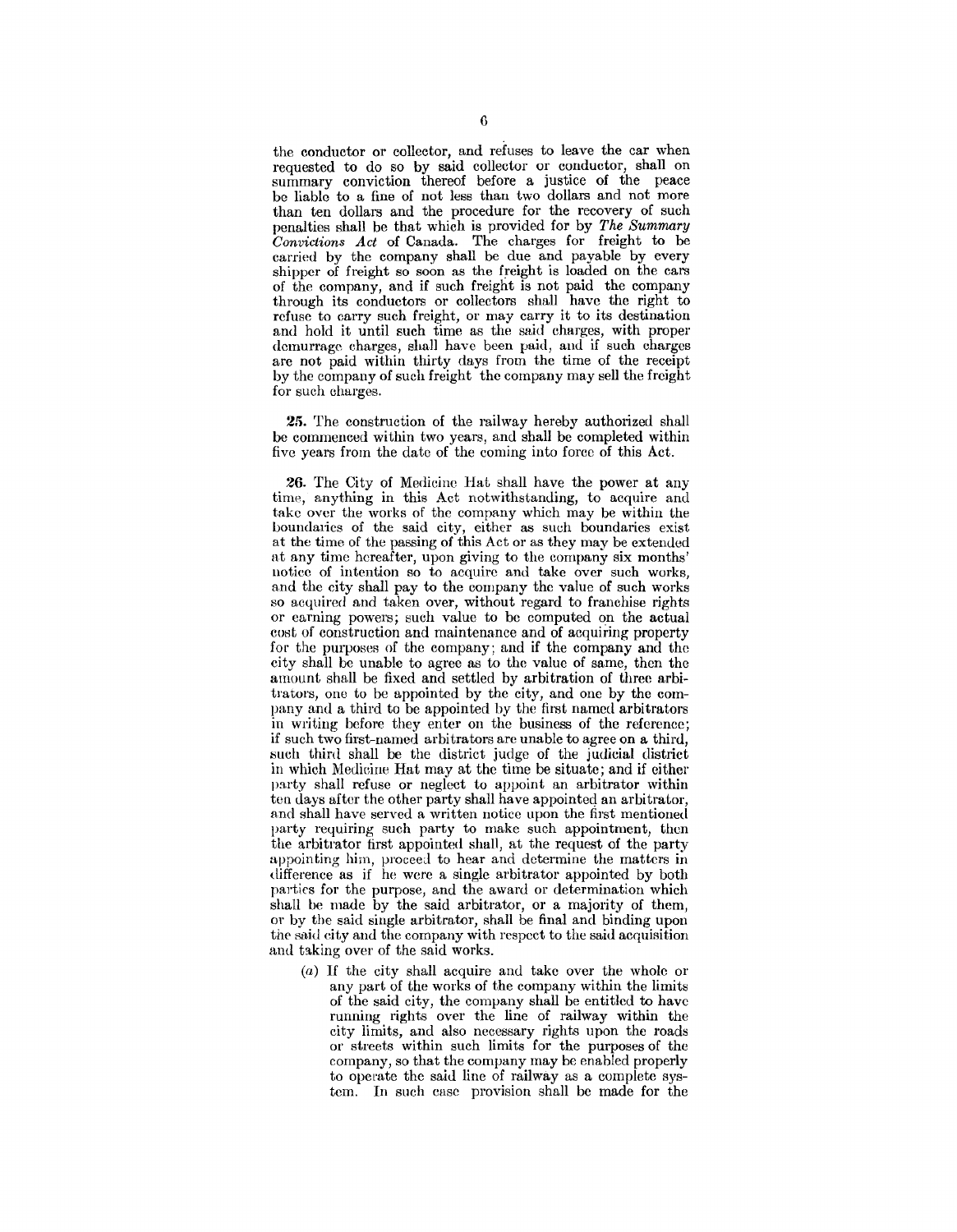keeping of a proper system of accounts to determine what proportion the company shall pay to the city of fares collected within the city limits by the conductors or collectors on the cars of the company.

27. In the event of the City of Medicine Hat taking over the works of the company, as provided in section 26 hereof, said city shall not allow the said works to become idle or fall. into disuse; nor shall the said city sell, let, assign, transfer or otherwise dispose of the same to any person or corporation whatsoever, without having given the said company the first chance to reacquire the said works on the same conditions and at a price to. be determined, as provided in said section 26. In the event of the said city allowing said works. to become idle or fall into disuse, or not being kept in proper and sufficient state of repair, the said company shall be entitled thereupon forthwith to reacquire the said works, as is provided in section 26 hereof for the acquirement by the city.

28. This Act shall come into force on the date on which it is assented to.